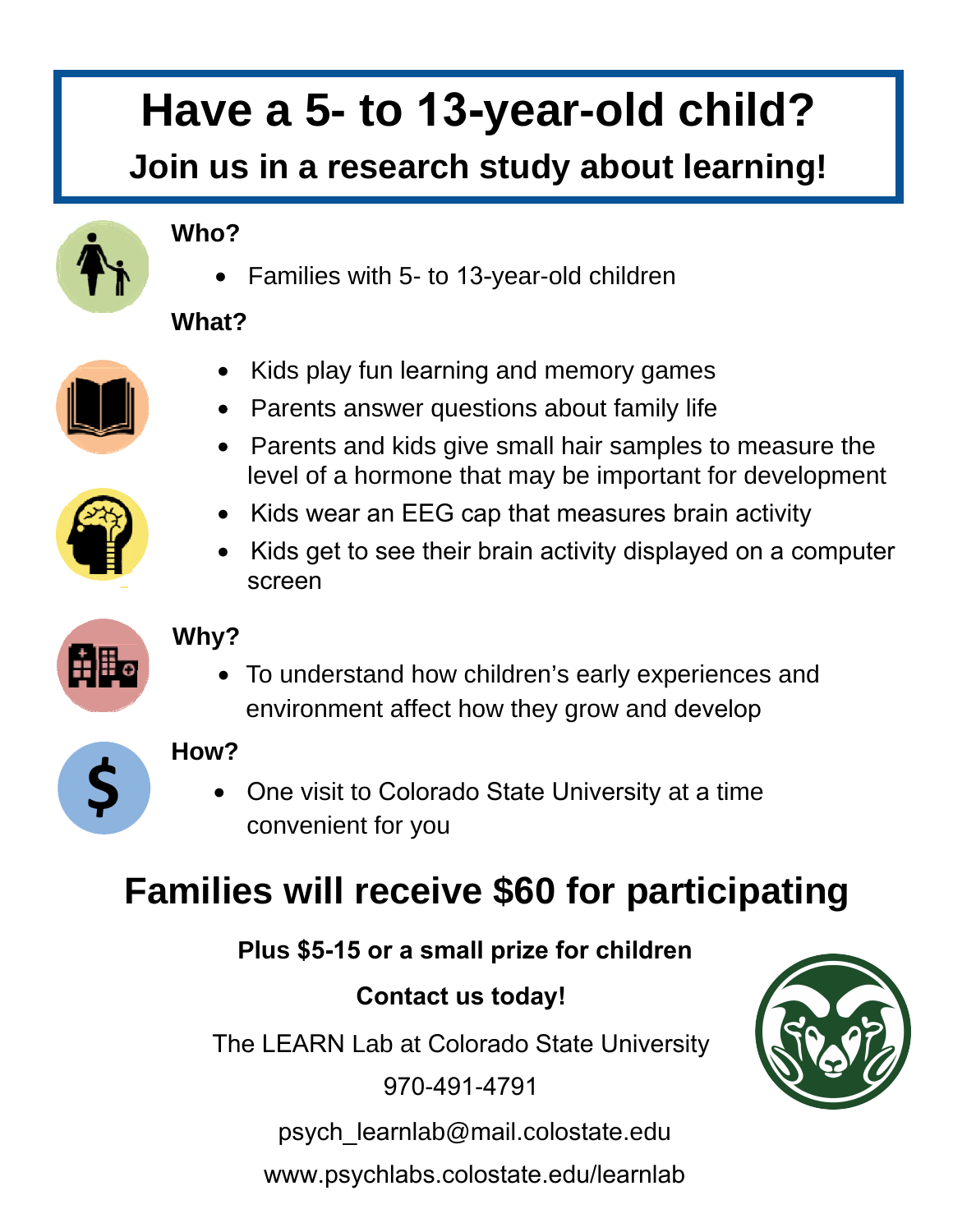# **Have a 5- to 13-year-old child?**

#### **Join us in a research study about learning!**



**\$**

#### **Who?**

• Families with 5- to 13-year-old children

#### **What?**

- Kids play fun learning and memory games
- Parents answer questions about family life
- Parents and kids give small hair samples to measure the level of a hormone that may be important for development
- Kids wear an EEG cap that measures brain activity
- Kids get to see their brain activity displayed on a computer screen

#### **Why?**

• To understand how children's early experiences and environment affect how they grow and develop

#### **How?**

• One visit to Colorado State University at a convenient time

# **Families will receive \$60 for participating**

#### **Plus \$5-15 or a small prize for children**

The LEARN Lab  $970-491-4791$  psych learnlab@mail.colostate.edu

#### www.psychlabs.colostate.edu/learnlab

| $\uparrow$ Cut or tear on the dashed line, and return this portion to us $\uparrow$         |                                                                                                    |
|---------------------------------------------------------------------------------------------|----------------------------------------------------------------------------------------------------|
| Take a quick look at these items to determine if<br>your family is eligible to participate: | If you are interested in scheduling a visit or<br>learning more about this study, please fill out: |
| • Your child is between the ages of 5 and 13                                                |                                                                                                    |
| • You and your child are fluent English speakers                                            | Telephone:                                                                                         |
| • Your child has no history of medical or<br>neurological problems                          | Email: <b>Exercise Email</b>                                                                       |